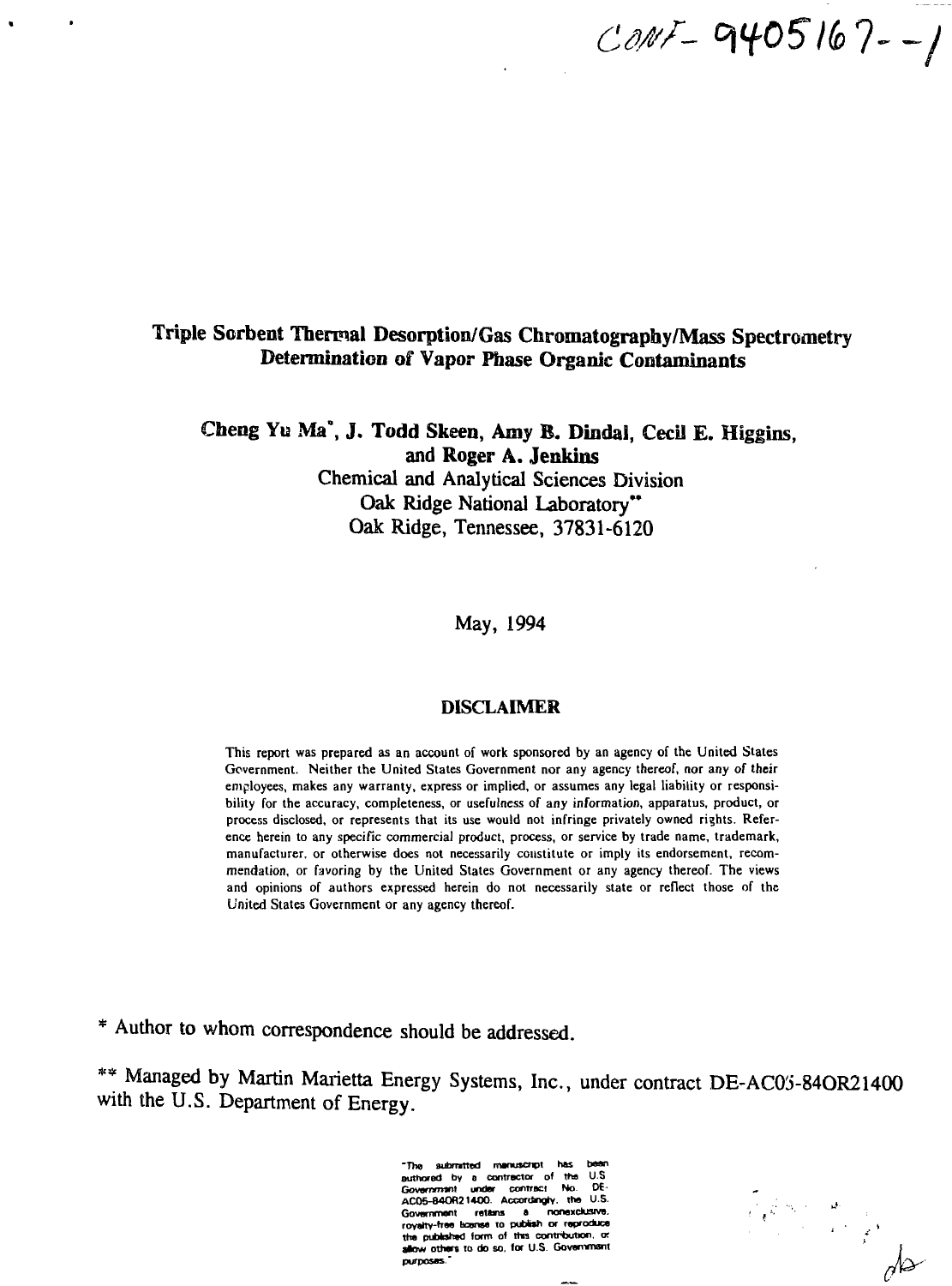# **Triple Sorbent Thermal Desorption/Gas Chromatography/Mass Spectrometry Determination of Vapor Phase Organic Contaminants**

# Cheng Yu Ma<sup>°</sup>, J. Todd Skeen, Amy B. Dindal, Cecil E. Higgins, **and Roger A. Jenkins**

Chemical and Analytical Sciences Division Oak Ridge National Laboratory" Oak Ridge, Tennessee, 37831-6120

#### ABSTRACT

A thermal desorption/gas chromatography/mass spectrometry (TD/GC/MS) method has been evaluated for the determination of volatile organic compounds (VOCs) in vapor phase samples using Carbosieve S-III/Carbotrap/Carbotrap C triple sorbent traps (TST), similar to those available from a commercial source. The analysis was carried out with a Hewlett-Packard 5985A or 5995 GC/MS system with a modified injector to adapt an inhouse manufactured short-path desorber for transferring desorbate directly onto a cryofocusing loop for subsequent GC/MS analysis. Vapor phase standards generated from twenty six compounds were used for method validation, including alkanes, alkyl alcohols, alkyl ketones, and alkyl nitriles, a group of representative compounds that have previously been identified in a target airborne matrix. The method was validated based on the satisfactory results in terms of reproducibility, recovery rate, stability, and linearity. A relative standard deviation of 0.55 to 24.3% was obtained for the entire TD process (generation of gas phase standards, spiking the standards on and desorbing from TST) over a concentration range of 20 to 500 ng/trap. Linear correlation coefficients for the calibration curves as determined ranged from 0.81 to 0.99 and limits of detection ranged from 3 to 76 ng. For a majority of standards, recoveries of greater than 90% were observed. For three selected standards spiked on TSTs, minimal loss (10 to 22%) was observed after storing the spiked traps in  $\alpha$  4°C refrigerator for 29 days. The only chromatographable artifact observed was a 5% conversion of isopropanol to acetone. The validated method has been successfully applied to the determination of VOCs collected from various emission sources in a diversified concentration range.

#### INTRODUCTION

Recently, our laboratory has been involved in sampling and analyzing VOCs collected from various target airborne matrices. In order to evaluate the sampling adequacy and to assess any health-related impact based on the analysis results, a validated method must be employed. Therefore, the main objective of this study was to develop a methodology for TD/GC/MS determination of VOCs in the vapor phase samples collected on Carbotrap/Carbotrap C/Carbosieve S III triple sorbent traps. The validated method will eventually be used to monitor VOCs present in the headspace of potential emission sources. Techniques used for method validation included VOC standard generation, thermal desorption efficiency, reproducibility of spiking on and recovery from TST, internal standard selection, determination of detection limits, construction of calibration curves, and examination of possible artifact formation. As an example of applying the validated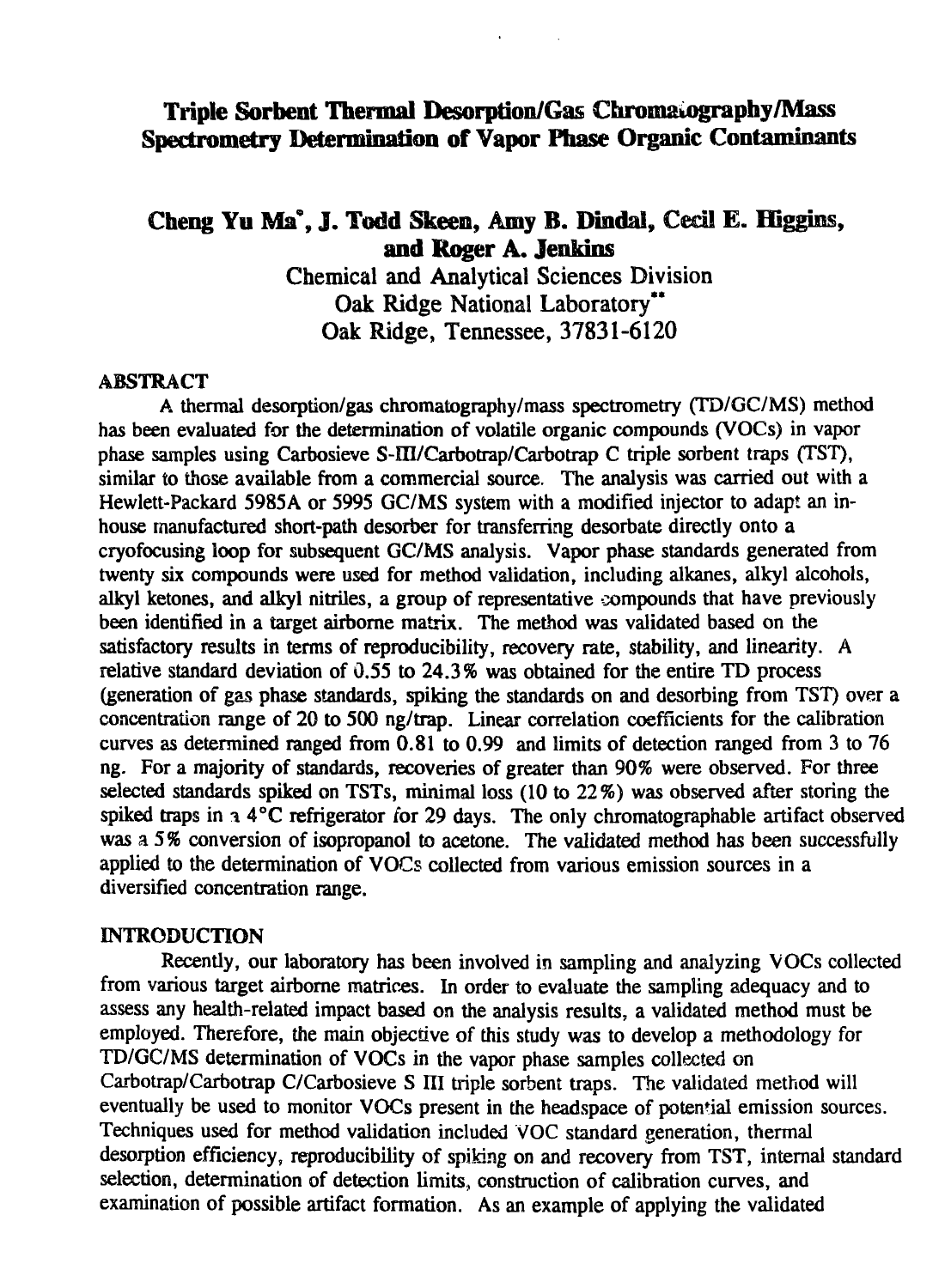methodology to a problem directed task, analytical results of VOCs present in the headspace in an underground waste storage tank at the Hanford site will be discussed. In the recent years, various TD/GC/MS methodologies have been reported in the literature (1-10). A majority of the thermal desorption interfaces used in the protype or the commercially available thermal desorption devices employ one of the following preconcentration techniques: (a) A short-path desorber uses solid sorbent traps of defined dimensions (1-5). The desorbed material is concentrated on an intermediate narrow sorbent trap, followed by transferring to the GC column via a second thermal desorption step. However, the existence of the second trap affords the opportunity for both sample loss and artifact formation, (b) A thermal desorption interface transfers VOCs directly onto a GC column (6-10), a packed or a cryogenically maintained capillary column. With this technique, unless a jet separator is installed on the transfer line (between GC outlet and MS source), the desorption flow will be limited by the carrier gas flow. Thus, the long desorption time will eventually cause band broadening of the analytes at the column inlet (7). However, with a jet separator, the instrument detection limit will be increased. In this study, a simple TD/GC/MS interface was constructed which enables us to change the injector port (HP 5985, or HP 5995) readily from injection mode to thermal desorption mode while maintaining the carrier gas at the optimal flow rate (less than 2 ml/min) and without installing a jet separator. The column was disconnected from the cyofocusing loop via a low dead volume union during the TD process, allowing the desorption gas purging through the TSTs at a flow rate of 40 ml/min. An in-house manufactured short-path desorber, capable of heating TSTs from ambient to 400°C in 2 min, was installed on a modified injector port to transfer the desorbed material directly through the glass liner in the injector port into the cryofocusing loop. This minimized any band-broadening of the analyte.

## INSTRUMENTATION AND ANALYSIS

## Triple Sorbent Traps Preparation

Triple sorbent traps (TST, 6 mm OD, 76 mm x 4 mm ID stainless steel tubing) were prepared in batches of 15 as the following: the traps were plugged at the upstream end of the sampling flow with approximate 15 mm of silanized glass wool and filled with a 14 mm length each of three carbonaceous adsorbents from Supelco (Bellefonte, PA). The least adsorptive one (20-40 mesh Carbotrap C) was packed first, tapping the side of the tube after adding the adsorbent to settle it in the tube. Carbotrap (20-40 mesh), was added next, again settling the adsorbent by tapping the tube. The most adsorptive material, Carbotsieve S-III (60-80 mesh), was added last with similar treatment. Another 15 mm plug of silanized glass wool was then inserted in the downstream end. Swagelok stainless steel caps and nuts and Vespel/Graphite ferrules (1/4" OD) were used to seal the traps. These traps are similar to Supeico Carbotrap 300, which was packed with a less proportion of Carbosieve S-III and with glass wool partitions between sorbents. Each batch of TSTs was conditioned by thermal desorption on a manifold, which was placed in a gas chromatograph oven. The traps were heated at 400°C for 3 hours with helium (hign purity, passed through an oxygen and molecular sieve trap) flowing opposite to the sampling direction at a flow rate of 60 ml/min. Two blank traps randomly selected from each batch were analyzed by TD/GC/MS prior to spiking and/or sample collection to ensure the cleanliness of the traps.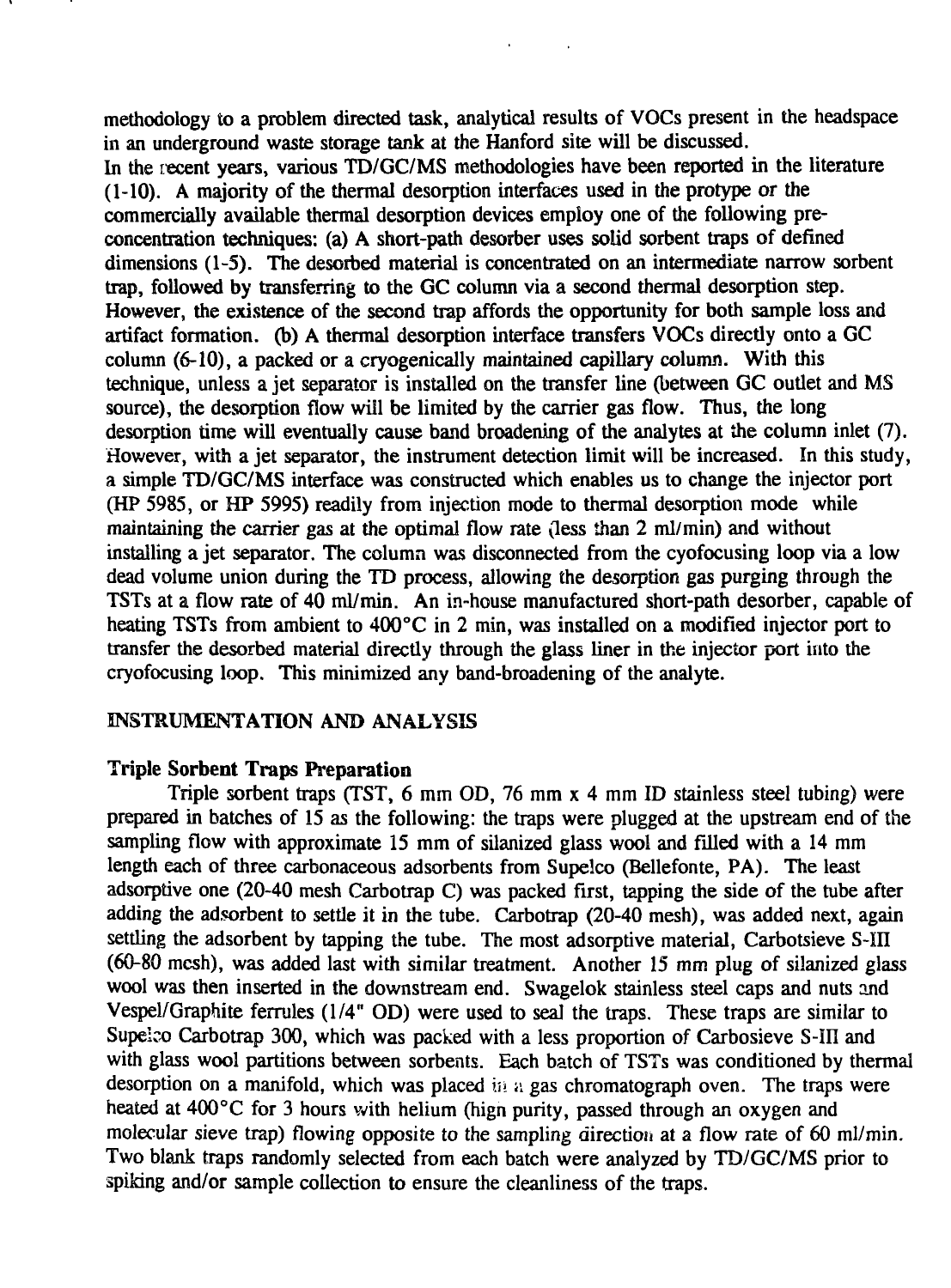## Gas Phase Standard Preparation and Spiking of TST's

The gas generation methodology used in this study is similar to those described in the static dilution method and the EPA Methods TO-1 and TO-2 (9-11), except for the differences in analytes. The gas standard mixture of the neat liquid standards as listed in Table 1 and *2,* was generated in a concentration range of 0.2 to 1.0 ug/ml. Briefly, 2 to 10 ul of neat liquid standard mixture was injected through a Mininert<sup>®</sup> valve into a 250 ml preheated ( $70^{\circ}$ C) glass bottle. The mixture was stirred with a magnetic stirring bar and glass beads for 30 min to ensure complete vaporization of the liquid. Aliquots of this gas standard mixture were spiked onto TSTs via a preheated (70°C) injector to obtain a concentration of 20 to 1000 ng/trap. The injector was constructed with a 1/4" stainless steel Swagelok Tee with the trap attached to one end of the Tee, and helium gas pushed from the opposite end of the Tee at a rate of 200 ml/min. Gas standard was slov/ly injected into the stream of helium through a septum attached to the third end  $(90^\circ$  to the trap) of the Tee. A total of 400 ml of helium was pushed through the trap after the injection to ensure even distribution of the standards on the trap.

#### TO/GC/MS Analysis of VOCs Collected on TSTs

Mass spectral analysis was performed either on a Hewlett-Packard 5985 GC/MS (equipped with an EI/CI dual ionization source), or on a Hewlett-Packard 5995 GC/MSD system. A modification was made on the capillary split/splitless inlet system (Figure) to introduce the desorbed gas sample onto the column. A male Swagelok 1/4" nut was welded on the septum retainer nut for direct connection of TST traps. A section of aluminum clad fused silica capillary tubing (0.53 mm ID, 5 cm in length) was inserted through the septum to serve as a transfer line to the glass liner in the injector port. A capillary inlet adaptor fitting (Restek, Port Matilda, PA, Cat. No. 20633) with a 1/16" Swagelok was installed at the base of the injector port. A cryogenic loop, constructed with 15 cm of stainless steel tubing (0.04" ID, 1/16" OD) was connected to the inlet adaptor with a 1/16" Vespel/graphite ferrule. A fused silica capillary column (Restek, Bellefonte, Rtx-5, 60 m, 0.32 mm ID, 1 um film thickness) was connected to the cryogenic loop via a 1/16" Valco zero-dead volume union. A flash heating tube furnace, capable of heating TSTs up to 400°C in 2 min, was constructed from a coiled resistor cable heater (Watlow Cable Heater Co., St. Louis, MO, 50 mm x 7 mm ID, 120 V, 240 W, 2 A). The heater was encased in a ceramic tube using high temperature cement.

In a typical analysis, the cryogenic loop was first immersed in a liquid nitrogen bath and the column was disconnected from the zero-dead volume union. A TST trap was then placed in the tube furnace and heated to 400°C. The trap was purged with helium at a flow rate of 40 ml/min for 7 min in the opposite direction of sampling flow. The column was connected back to the union to transfer the desorbed material from the cryogenic loop to the head of the column. The GC oven temperature program was initiated when the liquid nitrogen bath was removed from the cryogenic loop. The GC oven was held at 10°C for 10 min, then increased to 230°C at a rate of 3°C/min. The flow rate of carrier gas (helium) was held at 1.33 ml/min (16 psig head pressure). Both injector temperature and GC/MS transfer line temperature were held at 280°C. El spectra were obtained with an electron energy of 70 eV, emission current of 300 uA, and a source temperature of 200°C. Mass spectral data were acquired at a scan rate of 266 amu/sec over a mass range of 35 to 300 amu. The integrated area of the total ions or of a selected ion was obtained for each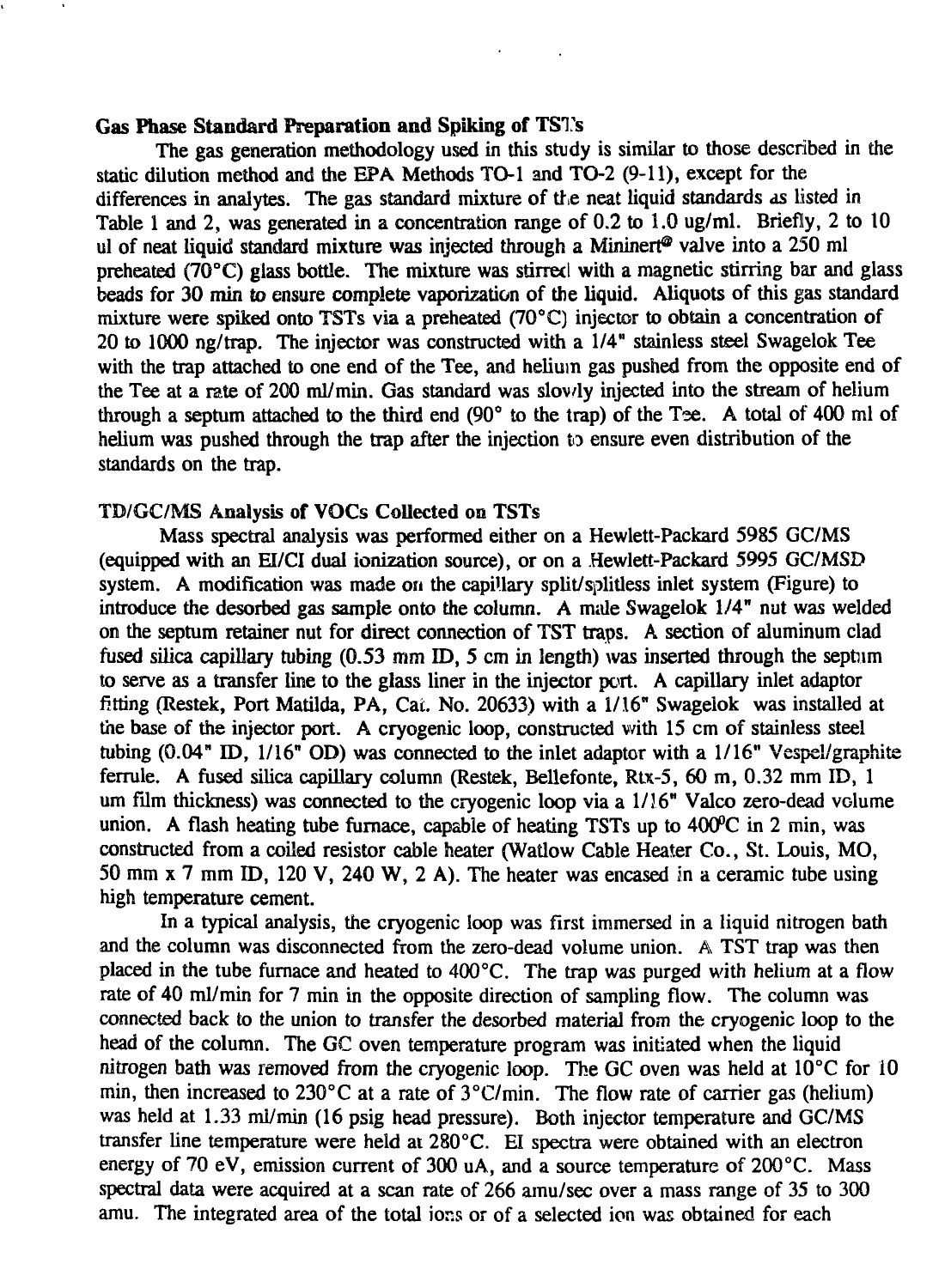component for data manipulation.

## RESULTS AND DISCUSSION

#### Thermal Desorption Efficiency

The gas standard was generated by evaporating a neat mixture of liquid standards in a heated gas bottle as described in the static dilution method  $(11)$ . Aliquots of the gas standard were spiked onto triplicate TSTs at a concentration of 200 ng/trap for subsequent TD/GC/MS analysis. The air-based standard has several advantages over the standard method of spiking a liquid standard onto the trap. It represents more accurately the air sample matrix than liquid standards. By eliminating a large deposition of solvent (such as methanol) on the sorbent bed, not only all the active sites are available to trap small molecules, but also the capillary column performance improves, because evaporation of a large volume of solvent can cause flooding of the column. For each standard, the desorption efficiency was calculated based on the ratio of the integrated area for a selected ion generated from TD/GC/MS to that generated from direct injection of the same standard followed by GC/MS analysis. As indicated in Table 1, TD/GC/MS efficiency is reater than 91% for all the standards studied.

Recently, a number of investigations (12,13) have examined the issues of artifact formation from the VOCs that have been collected on TSTs. Because under the thermal desorption conditions, the large surface of TST carbonaceous media may act as a catalytic surface to facilitate thermal decomposition reaction for VOCs. In order to address this issue. we have compared the total ion chromatograms obtained from direct injection of a gas standard mixture with those obtained from TST that have been spiked with the same standard mixture. Results indicated that the two sets of total ion chromatograms were virtually identical, suggesting there is no chromatographable artifact formation produced from thermal desorption. The only indication that may suggest an artifact formation is a small frontal peak observed when isopropanol was in the standard mixture. Systematic further examination of the desorption of isopropanol from TST revealed that approximately 5% of isopropanol is converted to acetone during thermal desorption, probably through an oxidation process.

#### Internal Standards Selection

In order to monitor shipping, handling, sampling and recoveries, three surrogate standards were spiked on TSTs prior to sampling. A calibration internal standard was spiked on TSTs just prior to TD/GC/MS analysis to quantitate the analytes. The selection criteria included: (a) the selected compounds are thermally stable, and not likely to be present in the samples (deuterated analogs of the analyte are ideal), (b) their chemical structures and volatilities are similar to those of the analytes. Six compounds were initially selected and spiked on TSTs for TD/GC/MS analysis over a period of five days. They are  $d_6$ -acetone, dchloroform, hexafluorobenzene,  $d_8$ -toluene,  $d_5$ -bromobenzene, and  $d_6$ -benzene. TD/GC/MS analysis results indicated that, with the exception of the first two compounds, the short term reproducibility was within 23% relative standard deviation (%RSD). Because of their high volatilities, the %RSD for  $d<sub>c</sub>$  acetone and d-chloroform was greater than 33%. In order to minimize possible exposure to a potential carcinogen during shipping and sampling,  $d_{6}$ benzene was selected as a calibration internal standard, and hexafluorobenzene,  $d_{\alpha}$ -toluene, and  $d_5$ -bromobenzene were selected as surrogate standards. A long term stability study was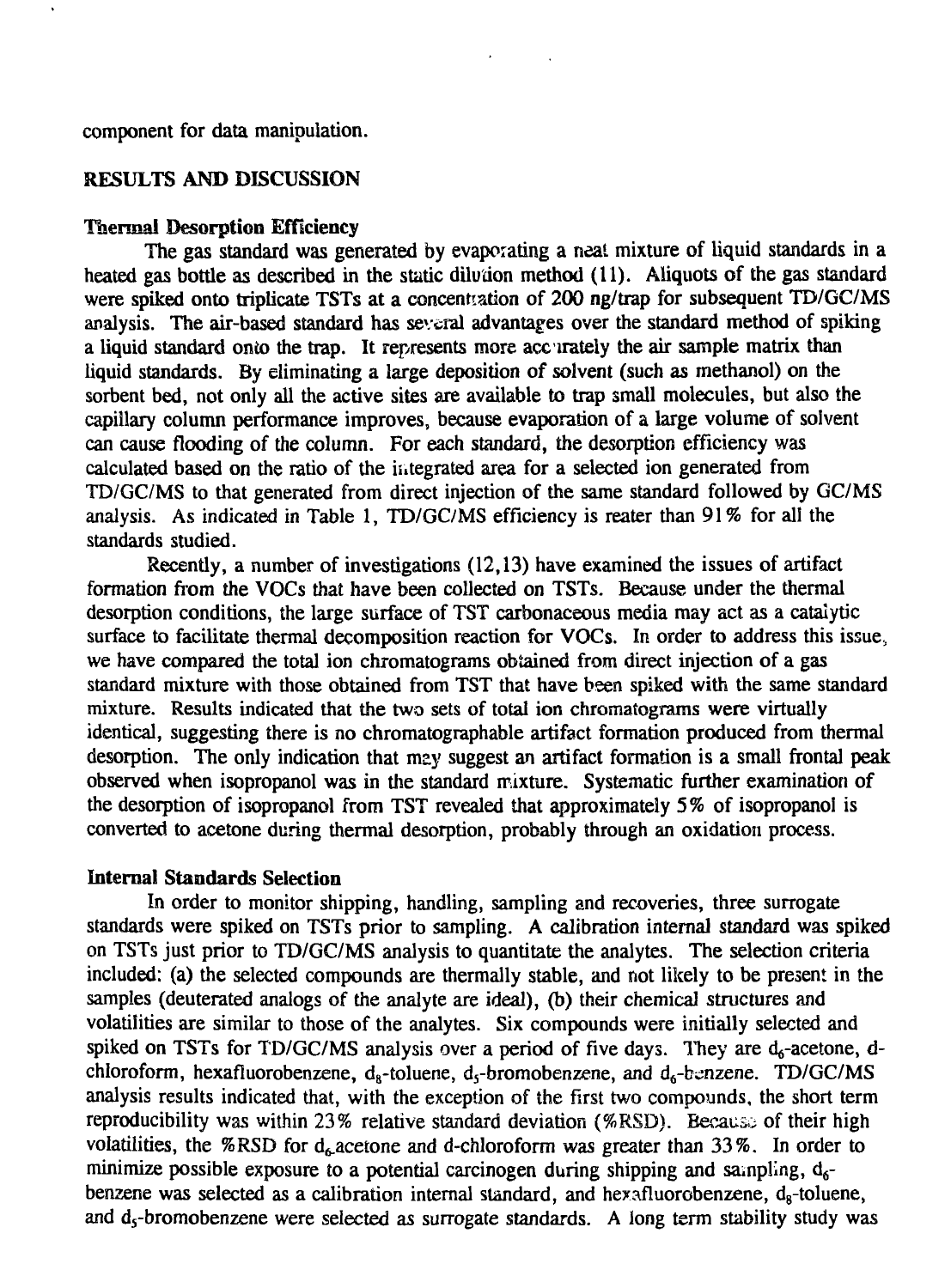carried out by spiking the three surrogate standards on TSTs and storing the traps in vials at 4°C. Duplicate or triplicate TSTs were analyzed on the 13th, 20th, 23rd, and 29th days of storage. The range of variation (10 to 24%) for the 29-day holding time experiments compares well witn those obtained from the 5-day experiments (12 to 23%).

## Reproducibility, Linearity, and Limit of Detection of TD/GC/MS

Triplicate TSTs were spiked with the gas standard at five concentrations, ranging from 20 to 500 ng/trap. Spiked TSTs were analyzed by GC/MS in random order over period of five days. The integrated area of a selected ion within an appropriate GC retention time window for each of the standards was used to calculate %RSD and the correlation coefficient  $(R<sup>2</sup>)$ . The ratio of the area for each standard to the area for the calibration internal standard ( $d_{s}$ -benzene) was also used in this calculation. Table 2 summarizes  $%$ RSD for 26 standards, calculated based on the area ratios. As indicated, once the instrument was tuned according to the manufacturer's specification, variation of the entire procedure (including gas standard generation, spiking onto and desorbing from TST) is less than 25%. As expected, reproducibility increases as the concentration of standard on TST increases. Linear regressions were performed using the same set of area ratios, and the results are summarized in Table 3. The correlation coefficients for all 24 standards ranged from 0.81 to 0.99, indicating the calibration curves remained linear over a concentration range of 20 to 500 ng/trap. This is a practical concentration for sampling, because 20 ng is generally near the instrument detection limit for most of the analytes, and 500 ng is within the breakthrough mass for TSTs. The instrument detection limits were estimated based on a signal to noise ratio of 3 (14,15). As shown in Table 3, except for 1-butanol, the detection limits for the remaining 23 standards are below 30 ng (or approximately 7 ppbv for a compound with a molecular weight of 100). The 1-butanol exhibits very poor chromatographic characteristics on the Rtx-5 (5%-diphenyl-95%-dimethylpolysiloxane) column because it is a polar compound. This may contribute to the high detection limit.

## Application of the Validated Methodology

DOE's Hanford nuclear site is a 560 square miles installation in southeastern Washington State, at which are 177 large (0.5-1.1 million gallon) underground waste storage tanks (16). In order to determine the headspace components of these tanks, a number of TST were fabricated and shipped to the site for sampling. Prior to shipping the TSTs to the Hanford site, three surrogate standards were spiked on 50 TSTs at a concentration of 500 ng/trap from three batches of gas standard preparation. Every fifth spiked TST was retained for quality control usage. Five spiked TSTs were analyzed by TD/GC/MS to ensure the spiking reproducibility, and the remaining five were analyzed with the sample TSTs to evaluate the recovery rate. As indicated in Tables 4 and 5, the %RSD fell within 9% for the three **arrogate** standards, and the recovery rate from TST samples ranged from 45% to  $117\%$ , with hexafluorobenzene exhibiting the lowest recovery. VOCs identified in the headspace sample collected from a Hanford underground storage tank represent a wide range of chemical class and volatility (details of these findings will be reported elsewhere). Briefly, the VOCs found were alkanes and alkenes (C3-C16), alkanones (C3-C10), alkyl nitriles (C3-C9), aromatic hydrocarbons (one and two rings), and alkyl substituted (C1-C4) aromatic hydrocarbons, tributylphosphate, and dibutyl butylphosphonate. The concentrations for these compounds ranged from  $0.15$  to  $60 \text{ me/m}^3$ , with long chain hydrocarbons (C10 to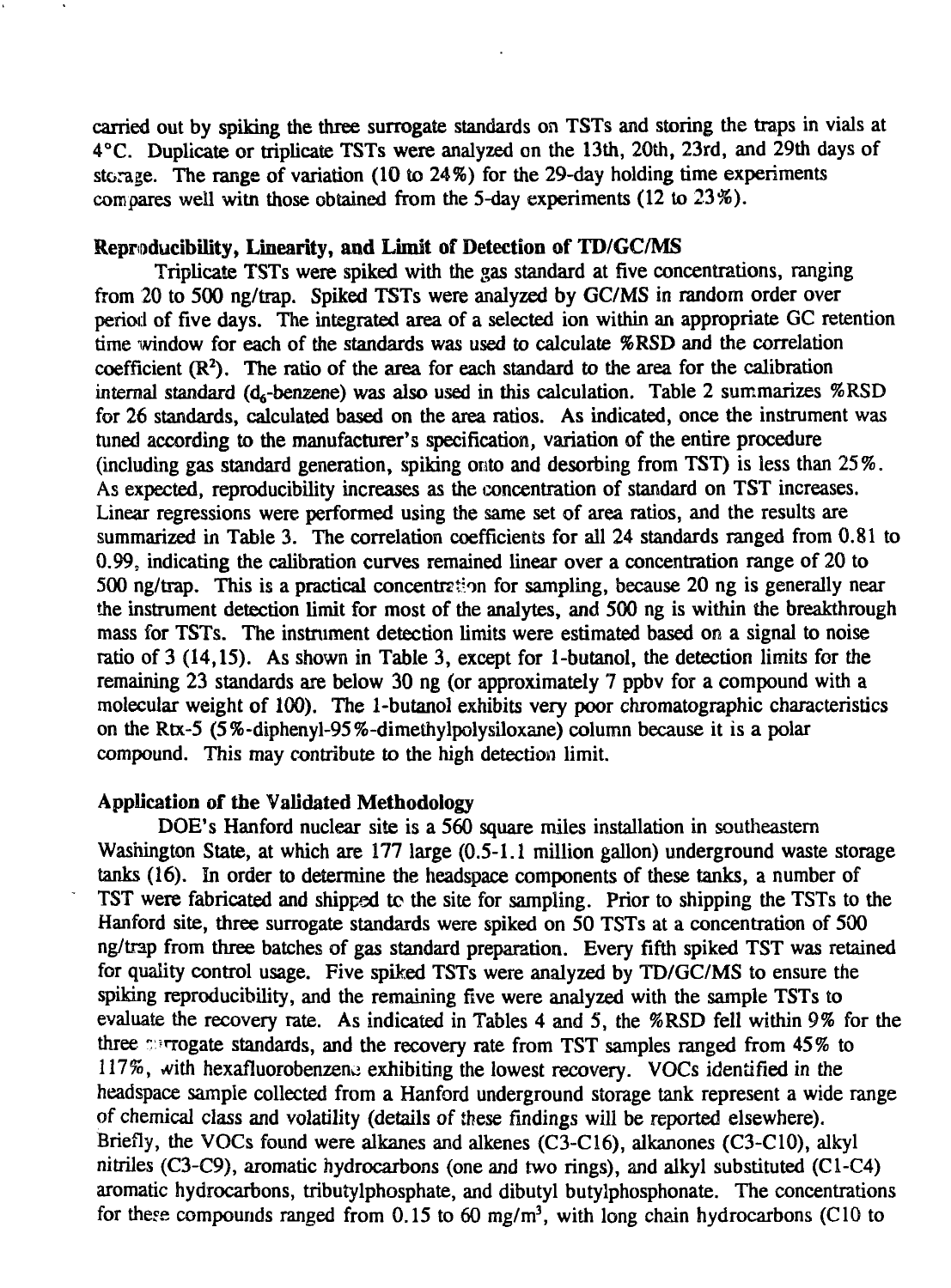C15) being the most abundant components.

# **CONCLUSION**

A thermal desorption/gas chromatography/mass spectrometry methodology has been developed for the determination of volatile organic compounds collected on the carbonaceousbased triple sorbent traps. An in-house manufactured short-path desorber was adapted to a modified GC/MS injector for easy conversion of the injection port into a thermal desorption interface. A cryoforcusing loop was installed at the injector base and can be disconnected from the GC column via a low dead volume union in order to accommodate the high flow during the thermal desorption process. The method was validated in terms of reproducibility, desorption efficiency, linearity, and detection limit. The validated method has been successfully applied to the characterization of VOCs collected from various emission sources including an underground storage tank at the Hanford site.

## ACKNOWLEDGEMENT

Research was sponsored by the U.S. Department of Energy, Office of Technology Development, under contract DE-AC05-84OR21400 with Martin Marietta Energy Systems, Inc. We wish to thank W. H. Griest of the Chemical and Analytical Sciences Division for the helpful comments which improved the manuscript, and R. R. Smith of the Chemical and Analytical Sciences Division for his assistance in obtaining the Hanford samples.

# **REFERENCES**

- 1. R. W. Bishop and R. J. Valis, "Laboratory Evaluation of Sorbent Tubes for Use with a Thermal Desorption Gas Chromatography-Mass Selective Detection Technique", pp 589-593, J. Chromatogr. Sci. 1990, Vol. 28.
- 2. D. L. Heavner, M. W. Ogden, and P. R. Nelson, "Multisorbent Thermal Desorption/Gas Chromatography/Mass Selective Detection Method for the Determination of Target Volatile Organic Compounds in Indoor Air", pp 1737-1746, Environ. Sci. Technol. Vol. 26, 1992.
- 3. A. Sykes, M Howell, W. Preston, and R. Gorman, "Performance Evaluation of the HP-5971A MSD for Analysis of VOC's in Air", Proceedings of the 1993 U.S. EPA/A&WMA International Specialty Conference on "Measurement of Toxic and Related Air Pollants". pp 640-645, 1993.
- 4. J. M. Hazlett, P. Hatch, and C. K. Brown, "The Analysis of Canister Samples in Louisiana by Non-Cryogenic Concentration and GC/MS Analysis", Proceedings of the 1993 U.S. EPA/A&WMA International Specialty Conference on "Measurement of Toxic and Related Air Pollutants" pp 337-342, 1993.
- 5. V. Santillan and M. E. Castro, "The Determination of Organic Volatiles in the apor Phase of Mesquite Wood Chip Smoke and Mesquite Charcoal Briquette Smoke by The. nal Desorption Gas Chromatograph/Mass Spectrometry", The 40th ASMS (American Society of Mass Spectrometrv) Conference on Mass Spectrometry and Allied Topics, pp 1723-1724, 1992.
- 6. J. L. Manura, "Direct Thermal Analysis of Chewing Gums tor Terpene, Sesquiterpenes and BHT", The 40th ASMS (American Society of Mass Spectrometry) Conference on Mass Spectrometry and Allied Topics, pp 205-206, 1992.
- 7. L. C. Doherty and D. E. Mclntyre, "A Comparison of Various GC/MS Interface for the Analysis of Volatile Organic Compounds", The 39th ASMS (American Society of Mass Spectrometry) Conference on Mass Spectrometry and Allied Topics, pp 683-684, 1991.
- 8. J. F. Pankow and M. E. Rosen, "Determination of Volatile Compounds in Water by Purging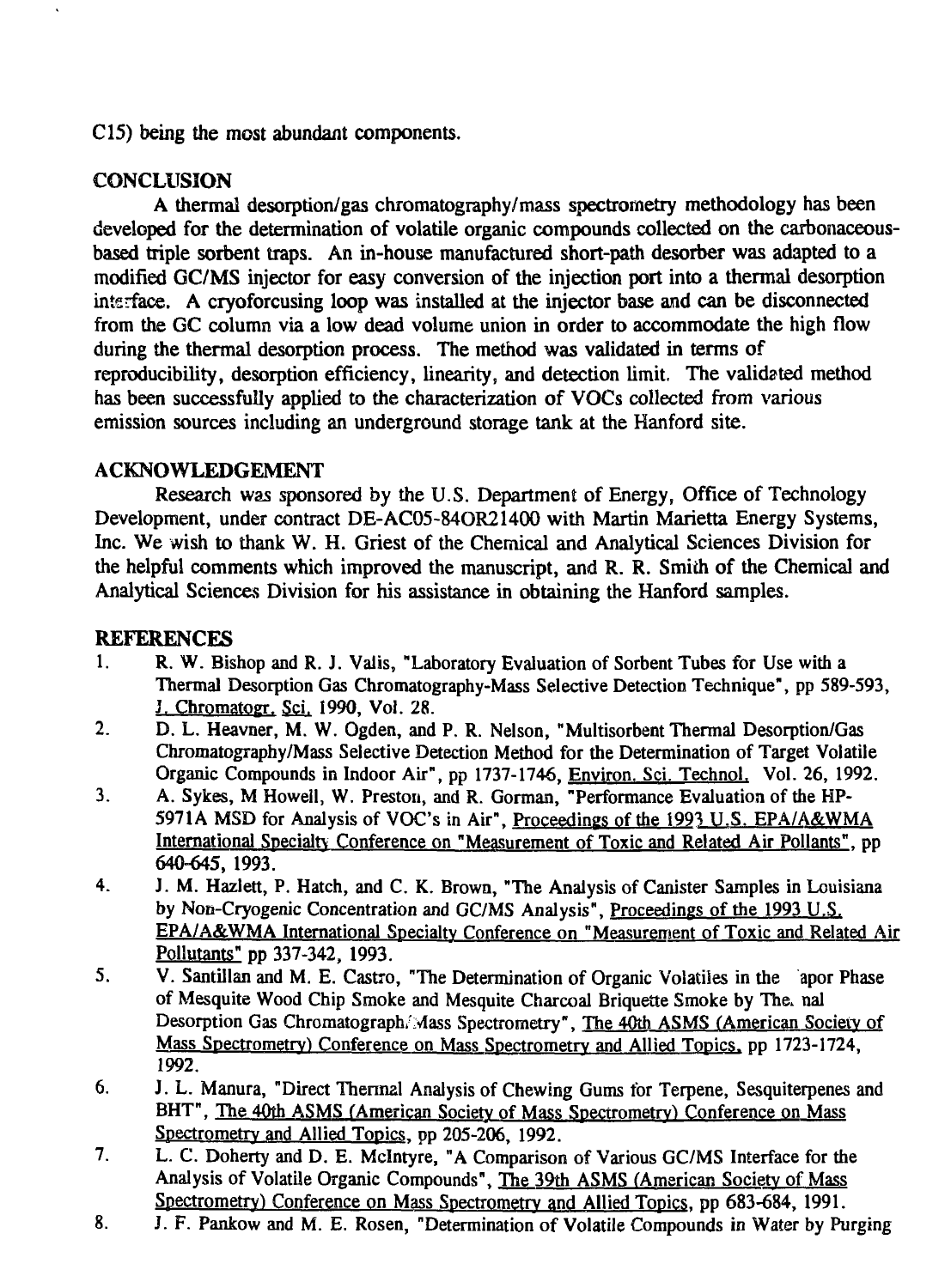Directly to a Capillary Column with Whole Column Cryotrapping", Environ. Sci. Technol. pp 398-405, Vol 22, 1988.

- 9. "Method for the Determination of Volatile Organic Compounds in Ambient Air Using Tenax Adsorption and Gas Chromatography/ Mass Spectrometry (GC/MS)." EPA Method TO-1 (Revision 1.0, April, 1984). Compendium of Methods for the Determination of Toxic Organic Compounds in Ambient Air. EPA/600/4-89/017; Atmospheric Research and Exposure Assessment Laboratory, Research Triangle Park, NC.
- 10. "Method for the Determination of Volatile Organic Compounds in Ambient Air by Carbon Molecular Sieve Adsorption and Gas Chromatography/ Mass Spectrometry (GC/MS). " EPA Method TO-2 (Revision 1.0, April, 1984). Compendium of Methods for the Determination of Toxic Organic Compounds in Ambient Air. EPA/600/4-89/017; Atmospheric Research and Exposure Assessment Laboratory, Research Triangle Park, NC.
- 11. C. Morris, R. Berkley, and J. Bumgarner, "Preparation of Multicomponent Volatile Organic Standards Using Static Dilution Bottles", pp 1585-1593, Anal. Lett. Vol. 16, 1983.
- 12. W. R. Betz and M. R. Firth, "Utilization of Carbon-Based Adsorbents for Monitoring Adsorbates in Various Sampling Modes of Operation, Proceedings of the 1988 EPA/APCA International Symposium: Measurement of Toxic and Related Air Pollutants, pp 670-678, 1988.
- 13. H. Rothweiler, P. A. Wager, and C. Schlatter, "Coparasion of Tenax TA and Carbotrap for Sampling and Analysis of Volatile Organic Compounds in Air", pp 231-235, Atmospheric Environment. Vol. 25B, 1990.
- 14. U.S. Environmental Protection Agency, Code of Federal Regulations, "Definition and Procedure for the Determination of the Method Detection Limit", Code of Federal Regulation, pp 537, Part 136, Appendix B, 1990.
- 15. U.S. Army Toxic and Hazardous Material Agency, "U.S. Army Toxic and Hazardous Materials Agency Quality Assurance Program", 1990, Aberdeen Proving Ground, MD.
- 16. D. L. Illman, "Researchs Take Up Environmental Challenge at Hanford", pp 9-21, C&E News. Vol. 71, 1993.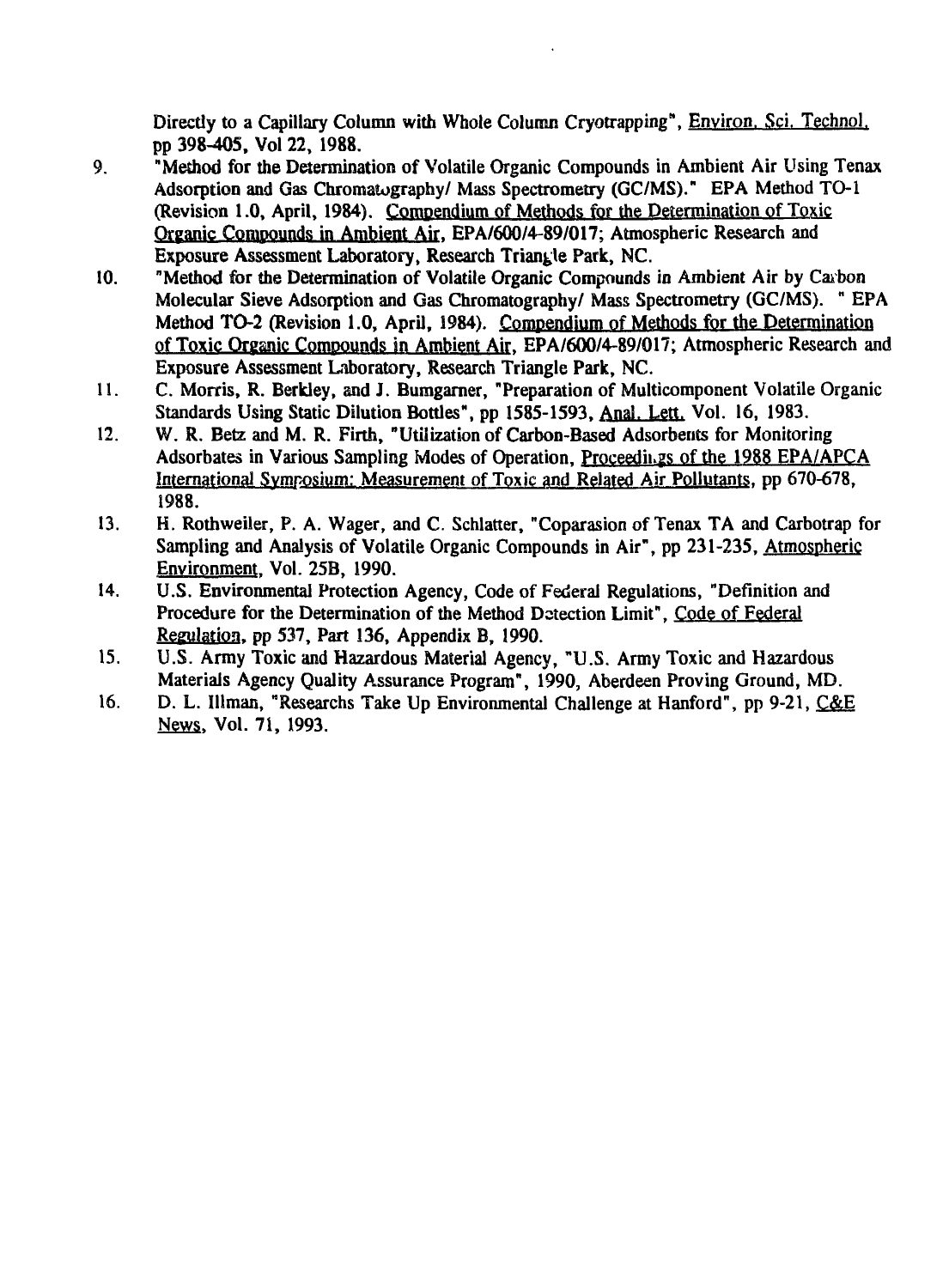# Thermal Desorption/Gas Chromatography/Mass Speetrometry Systen

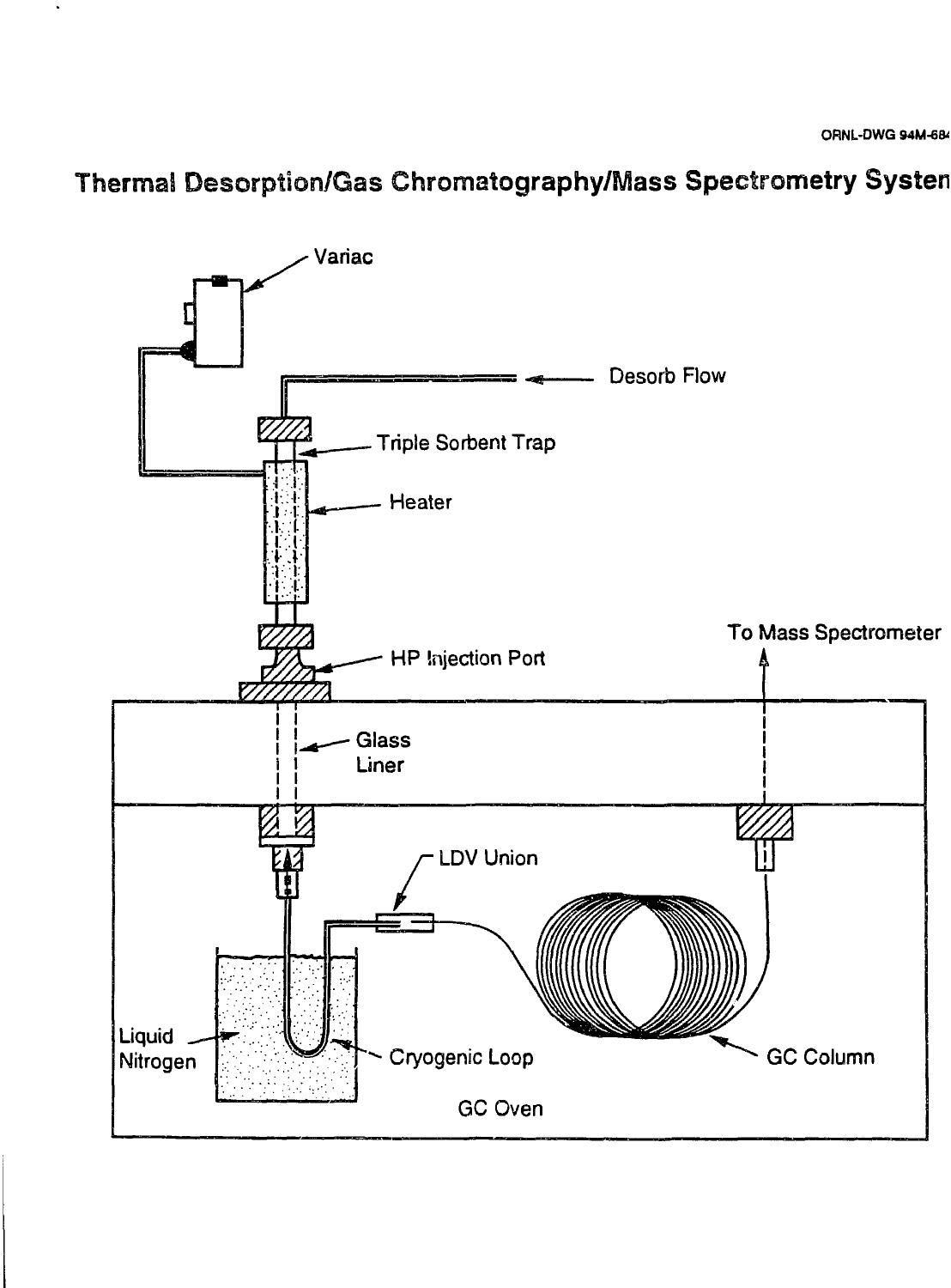| <b>COMPOUNDS</b>      | % RECOVERY<br>% RECOVERY<br>(HP 5995)<br>(HP 5985) |     |
|-----------------------|----------------------------------------------------|-----|
| Acetonitrile          |                                                    | 111 |
| Acetone               | 132                                                | 102 |
| Hexane                | 96                                                 | 98  |
| 1-Butanol             | 115                                                | 91  |
| Benzene               | 102                                                | 97  |
| <b>Butane Nitrile</b> | 96                                                 | 101 |
| 2-Pentanone           | 111                                                | 91  |
| Heptane               | 99                                                 | 104 |
| Pentane Nitrile       | 102                                                | 106 |
| Octane                | 99                                                 | 110 |
| <b>Hexane Nitrile</b> | 102                                                | 104 |
| 2-Heptanone           | 97                                                 | 109 |
| Nonane                | 107                                                | 111 |
| 2-Octanone            | 119                                                | 112 |
| Octane Nitrile        | 92                                                 | 104 |

Table 1. Triple Sorbeut Trap Desorption Efficiencies by Thermal Desorption/Gas Chromatography/Mass Spectrometry.

 $\mathcal{L}$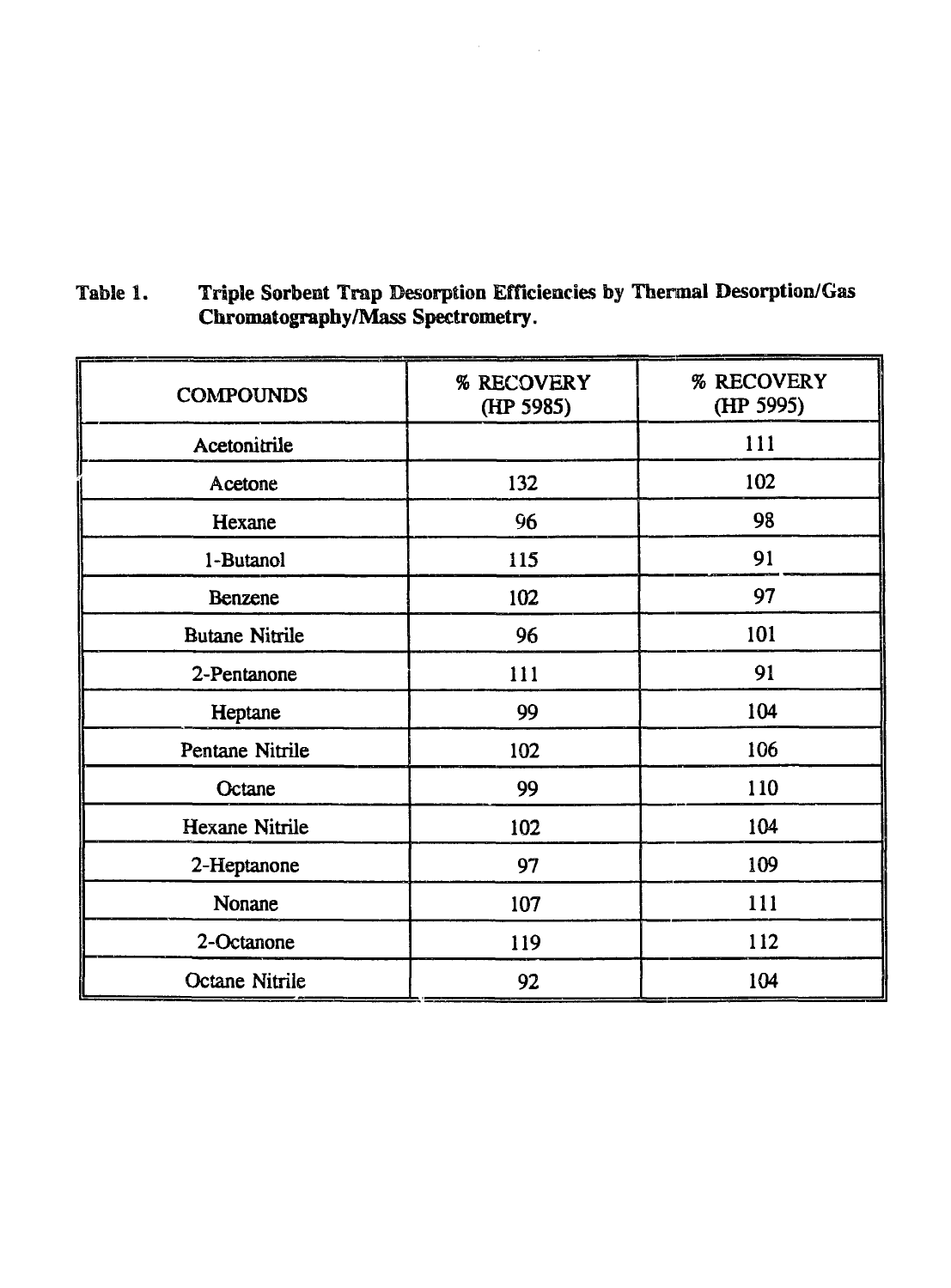| <b>COMPOUNDS</b>                        | QUANTITIES SPIKED ON TST |       |       |        |        |
|-----------------------------------------|--------------------------|-------|-------|--------|--------|
|                                         | $20$ ng                  | 50 ng | 90 ng | 180 ng | 500 ng |
| Acetonitrile                            | $7.29$ <sup>*</sup>      | 5.76  | 7.34  | 6.32   | 8.34   |
| Acetone                                 | 15.0                     | 4.58  | 6.82  | 11.2   | 2.71   |
| Methylene chloride                      | 3.71                     | 2.53  | 0.85  | 1.97   | 1.25   |
| trans-1,2-Dichloroethylene              | 5.51                     | 12.5  | 5.85  | 4.74   | 2.06   |
| Propane Nitrile                         | 1.49                     | 4.13  | 8.80  | 19.7   | 3.71   |
| Hexane                                  | 15.5                     | 19.5  | 3.63  | 7.50   | 7.14   |
| Hexafluorobenzene (SS)"                 | 10.1                     | 8.82  | 6.78  | 21.0   | 8.94   |
| Benzene                                 | 2.95                     | 2.30  | 4.22  | 0.57   | 1.65   |
| 1-Butanol                               | 13.8                     | 10.5  | 9.24  | 14.4   | 4.45   |
| <b>Butane Nitrile</b>                   | 5.57                     | 5.28  | 4.49  | 10.2   | 5.19   |
| 2-Pentanone                             | 8.32                     | 4.91  | 9.75  | 7.57   | 3.11   |
| $d_8$ -Toluene $(SS)$ <sup>**</sup>     | 1.73                     | 4.67  | 1.02  | 1.71   | 1.36   |
| Toluene                                 | 5.85                     | 7.53  | 1.22  | 2.58   | 0.79   |
| Pentane Nitrile                         | 11.5                     | 13.8  | 5,96  | 9,17   | 2.79   |
| 2-Hexanone                              | 14.7                     | 11.0  | 12.4  | 12.2   | 1.13   |
| Octane                                  | 19.8                     | 7.04  | 13.1  | 14.1   | 0.91   |
| Hexane Nitrile                          | 17.7                     | 10.8  | 6.07  | 10.6   | 2.75   |
| 2-Heptanone                             | 17.2                     | 9.56  | 6.96  | 8.50   | 1.57   |
| Nonane                                  | 24.3                     | 7.44  | 9.23  | 9.06   | 1.30   |
| $d_5$ -Bromobenzene $(SS)$ <sup>"</sup> | 2.96                     | 3.51  | 2.46  | 3.16   | 2.55   |
| Heptane Nitrile                         | 0.50                     | 5.87  | 4.74  | 6.93   | 2.60   |
| 2-Octanone                              | 20.7                     | 5.54  | 6.14  | 9.27   | 1.50   |
| <b>Octane Nitrile</b>                   | 17.5                     | 2.86  | 2.56  | 3.81   | 3.97   |
| Nonane Nitrile                          | 20.1                     | 5.05  | 1.96  | 3.62   | 6.91   |
| Dodecane                                | 0.55                     | 11.2  | 5.55  | 3.61   | 10.0   |
| Tridecane                               | 11.1                     | 8.86  | 1.06  | 6.55   | 14.0   |

# Table 2. Reproducibility of Thermal Desorptiom/Gas Chromatography/Mass Spectrometry.

<sup>a</sup> Relative standard deviation

\*\* Surrogate standards were spiked at a concentration of 500 ng/trap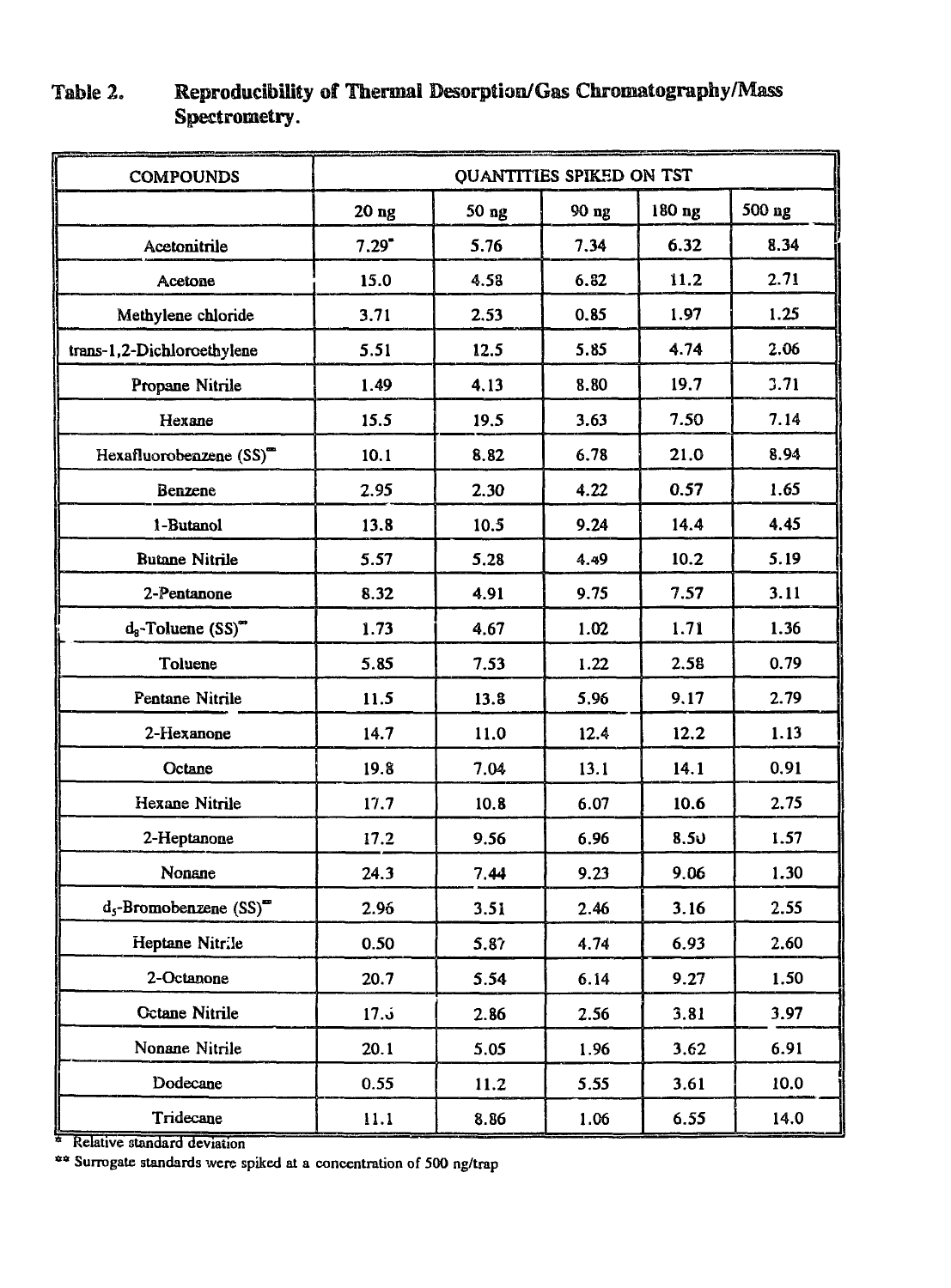# **Table 3. Linearity of Calibration Curves and Limit of Detection for Thermal Desorption/Gas Chromatography/Mass Spectrometry.**

 $\mathcal{L}(\mathcal{A})$  and  $\mathcal{L}(\mathcal{A})$  .

| <b>COMPOUNDS</b>           | HP 5995           |                            | HP 5985                    |                            |
|----------------------------|-------------------|----------------------------|----------------------------|----------------------------|
|                            | Linearity $(R^2)$ | Limit of<br>Detection (ag) | Linearity $(\mathbb{R}^2)$ | Limit of<br>Detection (ng) |
| Acetonitrile               | 0.9919            | 5                          |                            |                            |
| Acetone                    | 0.9991            | 4                          | 0.9511                     | 19                         |
| Methylene Chloride         | 0.9985            | 8                          |                            |                            |
| trans-1,2-Dichloroethylene | 0.9925            | 10                         | 0.9181                     | 27                         |
| Propane Nitrile            | 0.9940            | 8                          | 0.9536                     | 18                         |
| Нехаде                     | 0.9883            | 10                         |                            |                            |
| Benzene                    | 0.9931            | 6                          | 0.9934                     | 7                          |
| 1-Butanol                  | 0.9627            | 10                         | 0.8122                     | 76                         |
| <b>Butane Nitrile</b>      | 0.9984            | 4                          | 0.9329                     | 30                         |
| 2-Pentanone                | 0.9821            | 3                          | 0.9044                     | 20                         |
| Heptane                    | 0.9998            | 6                          |                            |                            |
| Toluene                    | 0.9899            | 5                          | 0.9827                     | 4                          |
| Pentane Nitrile            | 0.9911            | 11                         | 0.9515                     | 16                         |
| 2-Hexanone                 | 0.9919            | 3                          | 0.9906                     | 10                         |
| Octane                     | 0.9915            | 5                          | 0.9946                     | 11                         |
| <b>Hexane Nitrile</b>      | 0.9992            | 8                          | 0.9856                     | 7                          |
| 2-Heptanone                | 0.9996            | 10                         | 0.9756                     | $\overline{\mathbf{7}}$    |
| Nonane                     | 0.9999            | 13                         | 0.9869                     | 7                          |
| Heptane Nitrile            | 0.9999            | 18                         | 0.9672                     | 7                          |
| 2-Octanone                 | 0.9999            | 9                          | 0.9614                     | $\overline{7}$             |
| Octane Nitrile             | 0.9947            | 26                         |                            |                            |
| Nonane Nitrile             | 0.8126            | 27                         |                            |                            |
| Dodecane                   | 0.8471            | 31                         | 0.9756                     | 5                          |
| Tridecane                  | 0.8414            | 30                         | 0.8756                     | 7                          |